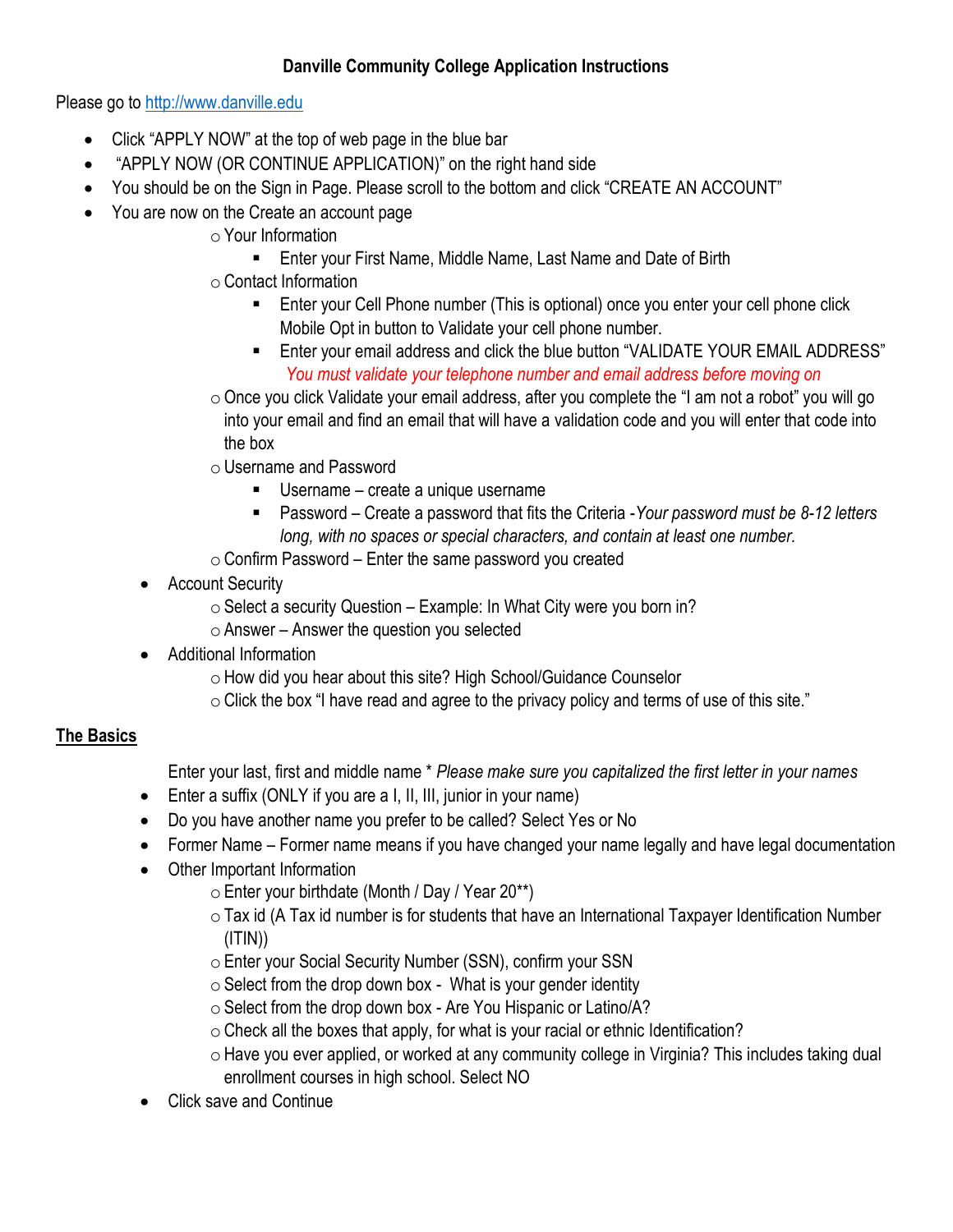#### **Communicating with you**

- Country Select United States of America.
- Street/PO BOX Enter your address, City, US. State/Territory, Zip Code
- Is this also your permanent/home address Select Yes or No
- Additional Contact Information
	- $\circ$  Has Virginia been your home for the past 12 months or more? Select Yes or No
	- $\circ$  In which county or city do you currently live in? Select from the drop down box
	- o Enter your Personal E-mail Address
	- o Enter your Telephone number and select what type of telephone number you selected
	- o Would you like to get important updates from the college by text message? Select Yes or No
	- $\circ$  If you plan to apply for financial assistance, Federal Financial Aid guidelines require that we obtain your voluntary consent to use electronic means, such as email, to provide you with information. Please review our guidelines [here](https://control.apply.vccs.edu/applications/VCCS/VCCS2.asp?r=1&ac=14456#modalFinancialAid) and indicate below that you agree. Click "I agree and have reviewed the guidelines here"
- Click save and Continue

# **Your Education**

- Which of the below describes your current high school education? Select from the drop down box "I am Currently attending a public/private high school in a U.S. state, territory or military
- High School Click the blue button 'FIND SCHOOL", start typing in your high school Select the result that matches your high school
	- $\circ$  City and State will be filled in
	- oExpected Completion Date (When are you graduating) MM (Month) 06/ YYYY (Year)
		- 2021 Senior, 2022 Junior, 2023 Sophomore, 2024 Freshman
- You do not have to upload a file
- College/University Information
	- $\circ$  Have you attended any other college(s)? Select from the drop down box
- Program of Study
	- o I plan to earn a degree, certificate, or diploma at Danville Community College: Select No
	- $\circ$  I plan to start classes in: Select from the drop down box -- 2020 Fall (08/24/20 12/20/20)
- As of 8/24/2020, which of the following best describes what your situation will be? Please select I am taking classes through my high school to receive high school credit AND college credit.
- Click save and Continue

# **Your Military Service**

- Military Information
	- $\circ$  Have you served or are you currently serving in the U.S. military Select Yes or No
	- $\circ$  Are you a dependent or spouse of someone who is currently serving or has served in the U.S. military? Select Yes or No

\*If you answered yes to this question please have your parent help you answer the questions that will follow

Click save and Continue